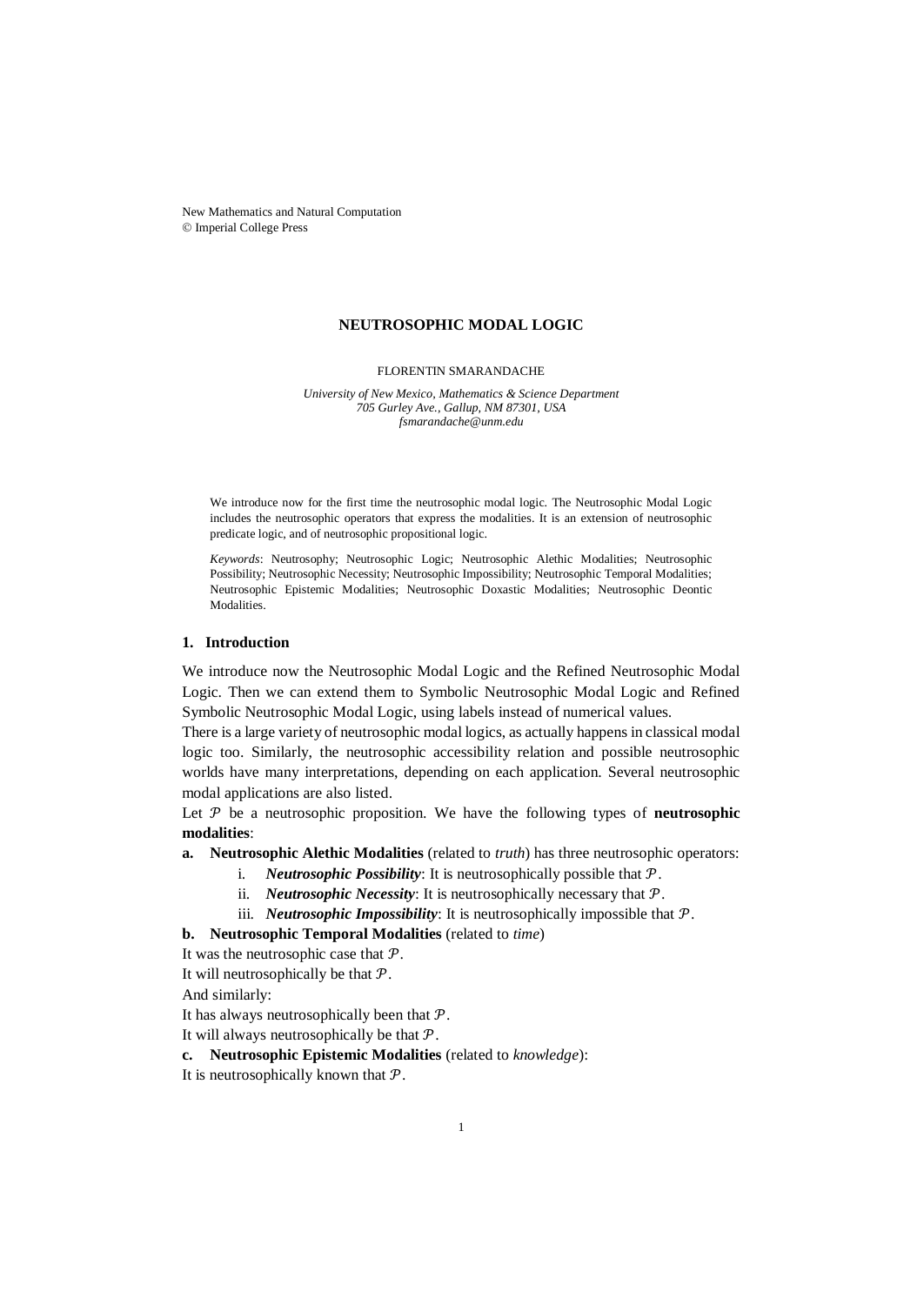## **d. Neutrosophic Doxastic Modalities** (related to *belief*):

It is neutrosophically believed that  $P$ .

- **e. Neutrosophic Deontic Modalities**:
- It is neutrosophically obligatory that  $P$ .

It is neutrosophically permissible that  $P$ .

### **2. Neutrosophic Alethic Modal Operators**

The modalities used in classical (alethic) modal logic can be neutrosophicated by inserting the indeterminacy.

We insert the **degrees of possibility** and **degrees of necessity**, as refinement of classical modal operators.

### **3. Neutrosophic Possibility Operator**

The classical Possibility Modal Operator «◊ » meaning «It is possible that *P*» is extended to **Neutrosophic Possibility Operator**:  $\mathcal{O}_N$   $\mathcal{P}$  meaning «It is  $(t, i, f)$ -possible that  $\mathcal{P}$ », using Neutrosophic Probability, where  $\mathcal{A}(t, i, f)$ -possible» means  $t$  % possible (chance that  $\mathcal P$ occurs), *i* % indeterminate (indeterminate-chance that  $\mathcal P$  occurs), and  $f$  % impossible (chance that  $P$  does not occur).

If  $\mathcal{P}(t_p, i_p, f_p)$  is a neutrosophic proposition, with  $t_p, i_p, f_p$  subsets of [0, 1], then the neutrosophic truth-value of the neutrosophic possibility operator is:

$$
\delta_N \mathcal{P} = \left(\sup(t_p), \inf(t_p), \inf(f_p)\right),\tag{1}
$$

which means that if a proposition *P* is  $t_p$  true,  $i_p$  indeterminate, and  $f_p$  false, then the value of the neutrosophic possibility operator  $\delta_N \mathcal{P}$  is:  $\sup(t_p)$  possibility,  $\inf(t_p)$ indeterminate-possibility, and  $\inf(f_p)$  impossibility.

For *example*, let  $P = \alpha$ It will be snowing tomorrow».

According to the meteorological center, the neutrosophic truth-value of  $P$  is:

 $\mathcal{P}([0.5, 0.6], (0.2, 0.4), (0.3, 0.5]),$ 

i.e. [0.5,0.6] true, (0.2, 0.4) indeterminate, and {0.3, 0.5} false.

Then the neutrosophic possibility operator is:

 $\mathcal{N}_N \mathcal{P} = (\sup[0.5, 0.6], \inf(0.2, 0.4), \inf\{0.3, 0.5\}) = (0.6, 0.2, 0.3),$ i.e. 0.6 possible, 0.2 indeterminate-possibility, and 0.3 impossible.

#### **4. Neutrosophic Necessity Operator**

The classical Necessity Modal Operator «□» meaning «It is necessary that *P*» is extended to **Neutrosophic Necessity Operator**:  $\Box_N \mathcal{P}$  meaning «It is  $(t, i, f)$ -necessary that  $\mathcal{P}$ », using again the Neutrosophic Probability, where similarly «(t, i, f)-necessity» means *t* % necessary (surety that  $P$  occurs),  $i$  % indeterminate (indeterminate-surety that  $P$  occurs), and  $f$ % unnecessary (unsurety that  $P$  occurs).

If  $\mathcal{P}(t_p, i_p, f_p)$  is a neutrosophic proposition, with  $t_p, i_p, f_p$  subsets of [0, 1], then the neutrosophic truth value of the neutrosophic necessity operator is: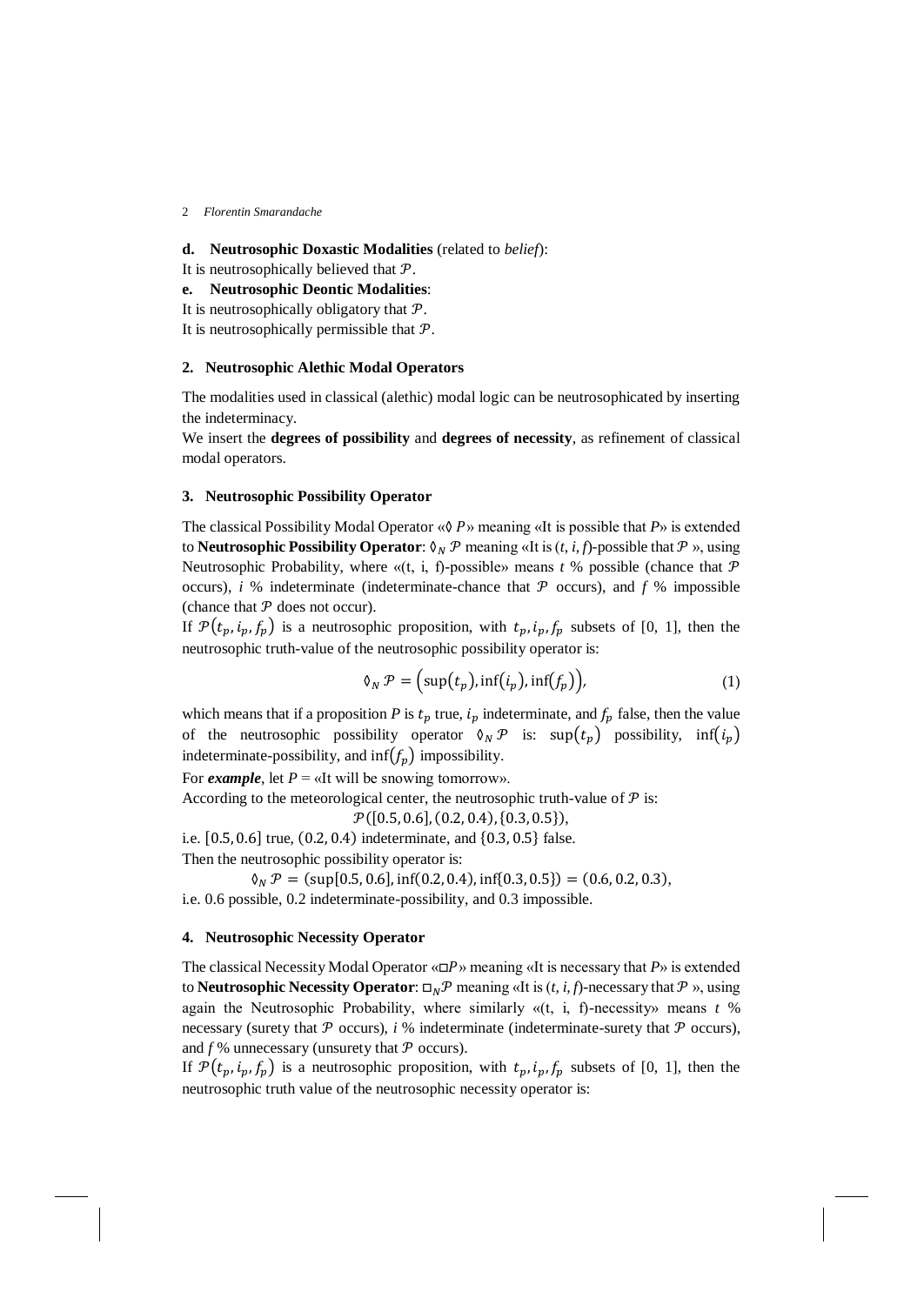*Neutrosophic Modal Logic* 3

$$
\Box_N \mathcal{P} = (\inf(t_p), \sup(t_p), \sup(f_p)), \tag{2}
$$

which means that if a proposition  $P$  is  $t_p$  true,  $i_p$  indeterminate, and  $f_p$  false, then the value of the neutrosophic necessity operator  $\Box_N \mathcal{P}$  is: inf $(t_n)$  necessary, sup $(i_n)$  indeterminatenecessity, and  $\sup(f_n)$  unnecessary.

Taking the previous example,  $P = \alpha$ It will be snowing tomorrow», with  $\mathcal{P}([0.5, 0.6], (0.2, 0.4), (0.3, 0.5]),$ 

then the neutrosophic necessity operator is:

 $\Box_N \mathcal{P} = (\inf[0.5, 0.6], \sup(0.2, 0.4), \sup(0.3, 0.5)) = (0.5, 0.4, 0.5),$ i.e. 0.5 necessary, 0.4 indeterminate-necessity, and 0.5 unnecessary.

## **5. Connection between** *Neutrosophic Possibility Operator* **and** *Neutrosophic Necessity Operator*

In classical modal logic, a modal operator is equivalent to the negation of the other:

$$
\begin{aligned} \Diamond \, P &\leftrightarrow \neg \Box \neg P, \\ \Box P &\leftrightarrow \neg \, \Diamond \, \neg P. \end{aligned}
$$

In neutrosophic logic one has a class of neutrosophic negation operators. The most used one is:

$$
\overrightarrow{N}P(t, i, f) = \overline{P}(f, 1 - i, t),
$$
\n(3)

where *t, i, f* are real subsets of the interval [0, 1].

Let's check what's happening in the neutrosophic modal logic, using the previous *example*. One had:

$$
\mathcal{P}([0.5, 0.6], (0.2, 0.4), (0.3, 0.5]),
$$

then  $\neg$ 

$$
\overrightarrow{N} \mathcal{P} = \overline{\mathcal{P}}(\{0.3, 0.5\}, 1 - (0.2, 0.4), [0.5, 0.6]) = \overline{\mathcal{P}}(\{0.3, 0.5\}, 1 - (0.2, 0.4), [0.5, 0.6]) = \overline{\mathcal{P}}(\{0.3, 0.5\}, (0.6, 0.8), [0.5, 0.6]).
$$

Therefore, denoting by  $\overleftrightarrow{N}$  the neutrosophic equivalence, one has:

$$
\bigcap_{NNN} \neg \Box \neg \mathcal{P}([0.5, 0.6], (0.2, 0.4), \{0.3, 0.5\}) \bigoplus_{N} \neg
$$

 $N_{NN}^{N}$  (10.5, 0.6), (0.2, 0.4), (0.5, 0.5))  $N$ <br> $\leftrightarrow N$  It is not neutrosophically necessary that «It will not be snowing tomorrow»

 $\overset{N}{\leftrightarrow}$ It is not neutrosophically necessary that  $\bar{\mathcal{P}}$ ({0.3, 0.5}, (0.6, 0.8), [0.5, 0.6])

 $\overset{N}{\leftrightarrow}$ It is neutrosophically possible that  $\overline{M}$  $\overline{N}$  $\overline{P}$ ({0.3, 0.5}, (0.6, 0.8), [0.5, 0.6])

 $\overset{N}{\leftrightarrow}$  $\overset{N}{\leftrightarrow}$ It is neutrosophically possible that  $\mathcal{P}([0.5, 0.6], 1 - (0.6, 0.8), \{0.3, 0.5\})$ 

It is neutrosophically possible that  $P([0.5, 0.6], (0.2, 0.4), (0.3, 0.5))$ 

 $\stackrel{N}{\leftrightarrow} \stackrel{1}{\diamond}$  $N<sub>N</sub>$  $\mathcal{P}([0.5, 0.6], (0.2, 0.4), \{0.3, 0.5\}) = (0.6, 0.2, 0.3).$ 

Let's check the second neutrosophic equivalence.

$$
\bigcap_{NNN}^{N} \mathcal{P}([0.5, 0.6], (0.2, 0.4), \{0.3, 0.5\}) \bigg)_{N}^{\leftrightarrow}
$$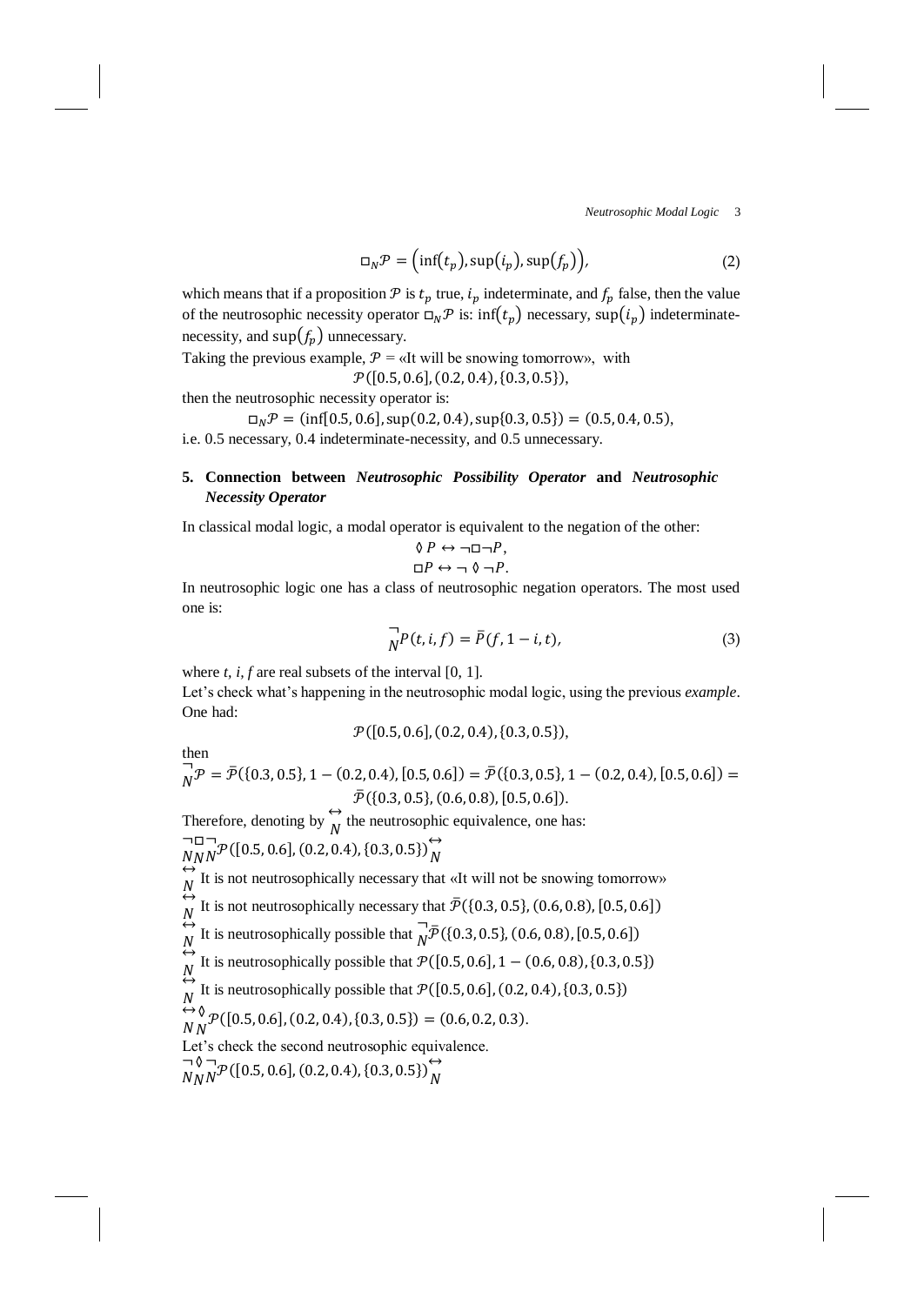$\leftrightarrow$  $\overset{N}{\leftrightarrow}$ It is not neutrosophically possible that «It will not be snowing tomorrow»  $\overset{N}{\leftrightarrow}$ It is not neutrosophically possible that  $\bar{\mathcal{P}}(\{0.3, 0.5\}, (0.6, 0.8), [0.5, 0.6])$  $\overset{N}{\leftrightarrow}$ It is neutrosophically necessary that  $\overline{N}$  $\overline{N}$  $\overline{P}$ ({0.3, 0.5}, (0.6, 0.8), [0.5, 0.6])  $\overset{N}{\leftrightarrow}$ It is neutrosophically necessary that  $\mathcal{P}([0.5, 0.6], 1 - (0.6, 0.8), \{0.3, 0.5\})$  $\stackrel{N}{\leftrightarrow}$ It is neutrosophically necessary that  $P([0.5, 0.6], (0.2, 0.4), \{0.3, 0.5\})$  $(N_{N}^{1} \mathcal{P}([0.5, 0.6], (0.2, 0.4), \{0.3, 0.5\}) = (0.6, 0.2, 0.3).$ 

## **6. Neutrosophic Modal Equivalences**

**Neutrosophic Modal Equivalences** hold within a certain accuracy, depending on the definitions of neutrosophic possibility operator and neutrosophic necessity operator, as well as on the definition of the neutrosophic negation – employed by the experts depending on each application. Under these conditions, one may have the following neutrosophic modal equivalences:

$$
\delta_N \mathcal{P}(t_p, i_p, f_p) \bigotimes_{NNNN} \mathcal{P}(t_p, i_p, f_p), \tag{4}
$$

$$
\Box_N \mathcal{P}(t_p, i_p, f_p)_{NNNN}^{\leftrightarrow \neg \Diamond \neg} \mathcal{P}(t_p, i_p, f_p), \tag{5}
$$

For example, other definitions for the **neutrosophic modal operators** may be:

$$
\delta_N \mathcal{P}(t_p, i_p, f_p) = \Big(\sup(t_p), \sup(i_p), \inf(f_p)\Big),\tag{6}
$$

or

$$
\delta_N \mathcal{P}(t_p, i_p, f_p) = \left(\sup(t_p), \frac{i_p}{2}, \inf(f_p)\right),\tag{7}
$$

etc., while

$$
\Box_N \mathcal{P}(t_p, i_p, f_p) = \Big(\inf(t_p), \inf(i_p), \sup(f_p)\Big),\tag{8}
$$

or

$$
\Box_N \mathcal{P}(t_p, i_p, f_p) = \Big(\inf(t_p), 2i_p \cap [0,1], \sup(f_p)\Big),\tag{9}
$$

etc.

## **7. Neutrosophic Truth Threshold**

In neutrosophic logic, first we have to introduce a **neutrosophic truth threshold**,

$$
TH = \langle T_{th}, I_{th}, F_{th} \rangle, \tag{10}
$$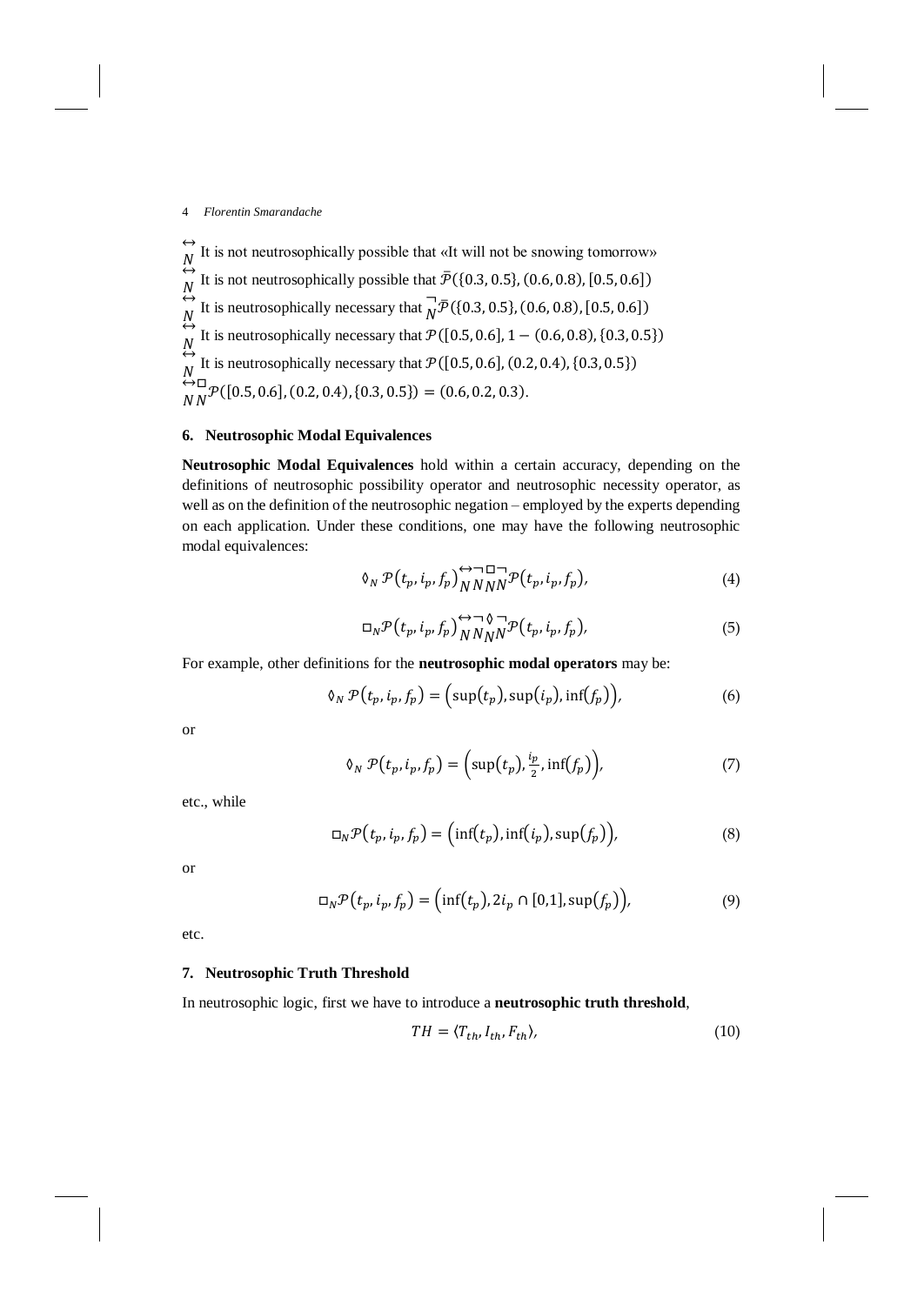where  $T_{th}$ ,  $I_{th}$ ,  $F_{th}$  are subsets of [0, 1]. We use upper-case letters (T, I, F) in order to distinguish the neutrosophic components of the treshold from those of a proposition in general.

We can say that the proposition  $\mathcal{P}(t_p, i_p, f_p)$  is **neutrosophically true** if:

$$
\inf(t_p) \ge \inf(T_{th}) \text{ and } \sup(t_p) \ge \sup(T_{th});
$$
  

$$
\inf(i_p) \le \inf(I_{th}) \text{ and } \sup(t_p) \le \sup(I_{th});
$$
  

$$
\inf(f_p) \le \inf(F_{th}) \text{ and } \sup(f_p) \le \sup(F_{th}).
$$

For the particular case when all  $T_{th}$ ,  $I_{th}$ ,  $F_{th}$  and  $t_p$ ,  $i_p$ ,  $f_p$  are single-valued numbers from the interval [0, 1], then one has:

The proposition  $\mathcal{P}(t_p, i_p, f_p)$  is **neutrosophically true** if:

$$
t_p \geq T_{th};
$$
  
\n
$$
i_p \leq I_{th};
$$
  
\n
$$
f_p \leq F_{th}.
$$

The neutrosophic truth treshold is established by experts in accordance to each applications.

### **8. Neutrosophic Semantics**

**Neutrosophic Semantics of the Neutrosophic Modal Logic** is formed by a **neutrosophic frame**  $G_N$ , which is a non-empty neutrosophic set, whose elements are called **possible neutrosophic worlds**, and a **neutrosophic binary relation**  $\mathcal{R}_N$ , called **neutrosophic accesibility relation**, between the possible neutrosophic worlds. By notation, one has:

$$
\langle G_N, \mathcal{R}_N \rangle.
$$

A neutrosophic world  $w'$ <sub>N</sub> that is neutrosophically accessible from the neutrosophic world  $w_N$  is symbolized as:

 $W_N \mathcal{R}_N W'_{N}$ .

In a **neutrosophic model** each neutrosophic proposition  $P$  has a **neutrosophic truth-value**  $(t_{w_N}, i_{w_N}, f_{w_N})$  respectively to each neutrosophic world  $w_N \in G_N$ , where  $t_{w_N}, i_{w_N}, f_{w_N}$  are subsets of [0, 1].

A **neutrosophic actual world** ca be similalry noted as in classical modal logic as  $w<sub>N</sub> *$ .

#### **9. Neutrosophic Formulas**

.

**Formalization:** Let  $S_N$  be a set of neutrosophic propositional variables.

- a. Every neutrosophic propositional variable  $P \in S_N$  is a neutrosophic formula.
- b. If *A*, *B* are neutrosophic formulas, then  $\overrightarrow{N}$  $\overline{N}A$ ,  $A_N^{\Lambda}$  $\bigwedge^{\Lambda} B$ ,  $A_N^{\vee}$  $\bigwedge^V B, A_N^{\rightarrow}$  $\overrightarrow{N}B$ ,  $A_{N}^{\leftrightarrow}$  $\overleftrightarrow{N}B$ , and  $\overleftrightarrow{N}A$ ,  $\overrightarrow{N}$  $\overline{N}A,$ are also neutrosophic formulas, where  $\overline{N}$ ⊃ ∧<br>*N*' *N* ∧ ∨<br>*N' N*  $\begin{array}{ccc} \vee & \rightarrow \\ N' & N \end{array}$  $\rightarrow$   $\leftrightarrow$ <br> $N$ ' N  $\overleftrightarrow{N}$ , and  $\overrightarrow{N}$ ,  $\overrightarrow{N}$  $\overline{N}$  represent the neutrosophic negation, neutrosophic intersection, neutrosophic union, neutrosophic implicaation, neutrosophic equivalence, and neutrosophic possibility operator, neutrosophic necessity operator respectively.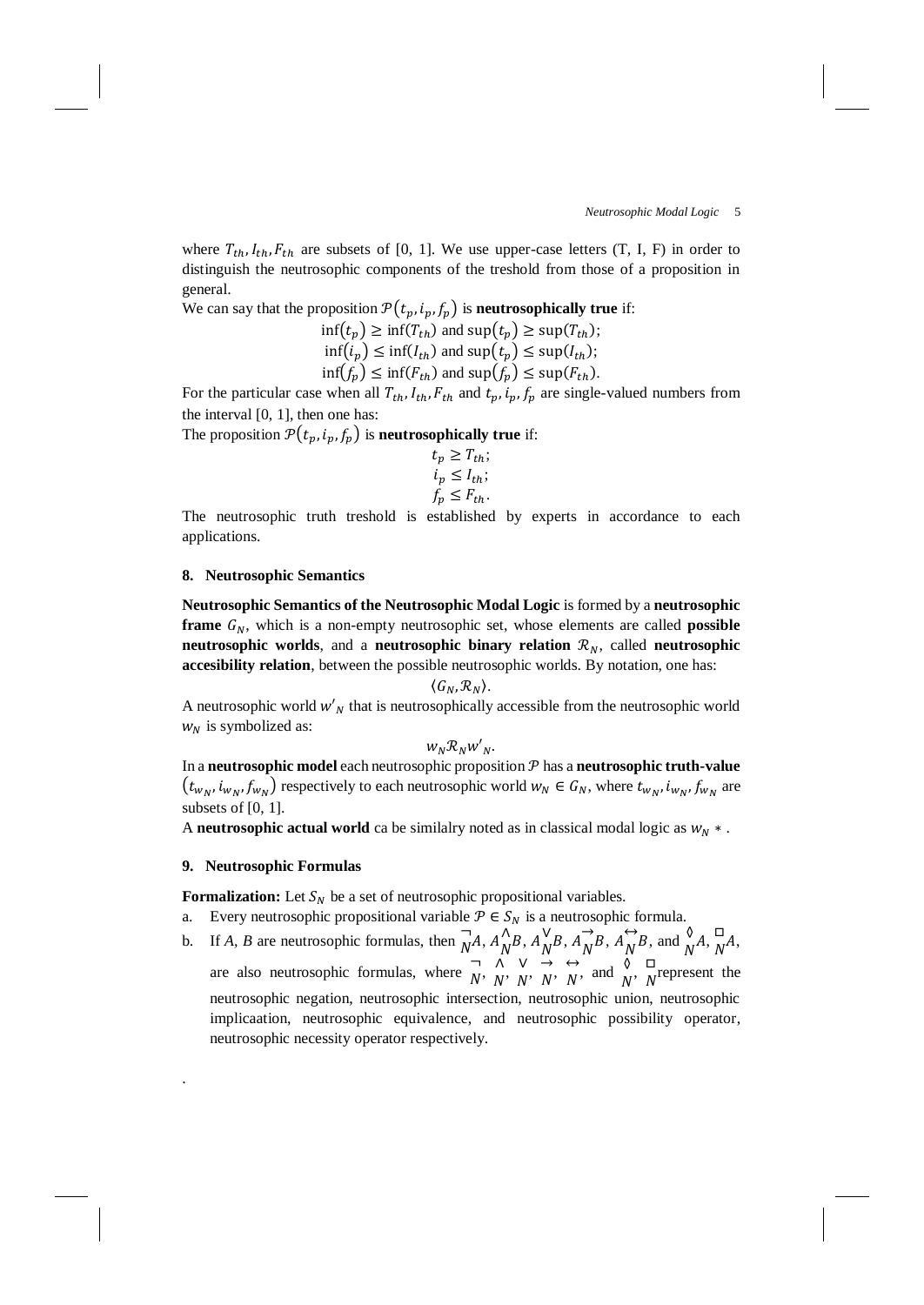### **10. Accesibility Relation in a Neutrosophic Theory**

Let  $G_N$  be a set of neutrosophic worlds  $w_N$  such that each  $w_N$  chracterizes the propositions (formulas) of a given neutrosophic theory  $\tau$ .

We say that the neutrosophic world  $w'_{N}$  is accesible from the neutrosophic world  $w_{N}$ , and we write:  $w_N \mathcal{R}_N w'_N$  or  $\mathcal{R}_N(w_N, w'_N)$ , if for any proposition (formula)  $\mathcal{P} \in w_N$ , meaning the neutrosophic truth-value of  $P$  with respect to  $W_N$  is

$$
\mathcal{P}(t_p^{w_N}, t_p^{w_N}, f_p^{w_N}),
$$

one has the neutroophic truth-value of  $P$  with respect to  $w'_{N}$  $\mathcal{P}\big(t_p^{W'N},\dot t_p^{W'N},\bar f_p^{W'N}\big),$ 

where

$$
\inf(t_p^{w/n}) \ge \inf(t_p^{w_N}) \text{ and } \sup(t_p^{w/n}) \ge \sup(t_p^{w_N});
$$
  
\n
$$
\inf(t_p^{w/n}) \le \inf(t_p^{w_N}) \text{ and } \sup(t_p^{w/n}) \le \sup(t_p^{w_N});
$$
  
\n
$$
\inf(f_p^{w/n}) \le \inf(t_p^{w_N}) \text{ and } \sup(t_p^{w/n}) \le \sup(t_p^{w_N})
$$

(in the general case when  $t_p^{w_N}$ ,  $i_p^{w_N}$ ,  $f_p^{w_N}$  and  $t_p^{w_N}$ ,  $i_p^{w_N}$ ,  $f_p^{w_N}$  are subsets of the interval [0, 1]).

But in the instant of  $t_p^{w_N}$ ,  $t_p^{w_N}$ ,  $f_p^{w_N}$  and  $t_p^{w_N}$ ,  $t_p^{w_N}$ ,  $f_p^{w_N}$  as single-values in [0, 1], the above inequalities become:

$$
t_p^{w\nu_N} \ge t_p^{w_N},
$$
  
\n
$$
t_p^{w\nu_N} \le t_p^{w_N},
$$
  
\n
$$
f_p^{w\nu_N} \le f_p^{w_N}.
$$

## **11. Applications**

If the neutrosophic theory  $\tau$  is the Neutrosophic Mereology, or Neutrosophic Gnosisology, or Neutrosophic Epistemology etc., the neutrosophic accesibility relation is defined as above.

## **12. Neutrosophic** *n***-ary Accesibility Relation**

We can also extend the classical **binary** accesibility relation  $\mathcal{R}$  to a **neutrosophic n-ary accesibility relation**

$$
\mathcal{R}_N^{(n)}
$$
, for *n* integer  $\geq 2$ .

Instead of the classical  $R(w, w')$ , which means that the world  $w'$  is accesible from the world , we generalize it to:

$$
\mathcal{R}_N^{(n)}(w_{1_N}, w_{2_N}, \ldots, w_{n_N}; w'_N),
$$

which means that the neutrosophic world  $w'_N$  is accesible from the neutrosophic worlds  $w_{1_N}, w_{2_N}, \ldots, w_{n_N}$  all together

## **13. Neutrosophic Kripke Frame**

 $k_N = \langle G_N, R_N \rangle$  is a neutrosophic Kripke frame, since:

a.  $G_N$  is an arbitrary non-empty neutrosophic set of **neutrosophic worlds**, or **neutrosophic states**, or **neutrosophic situations**.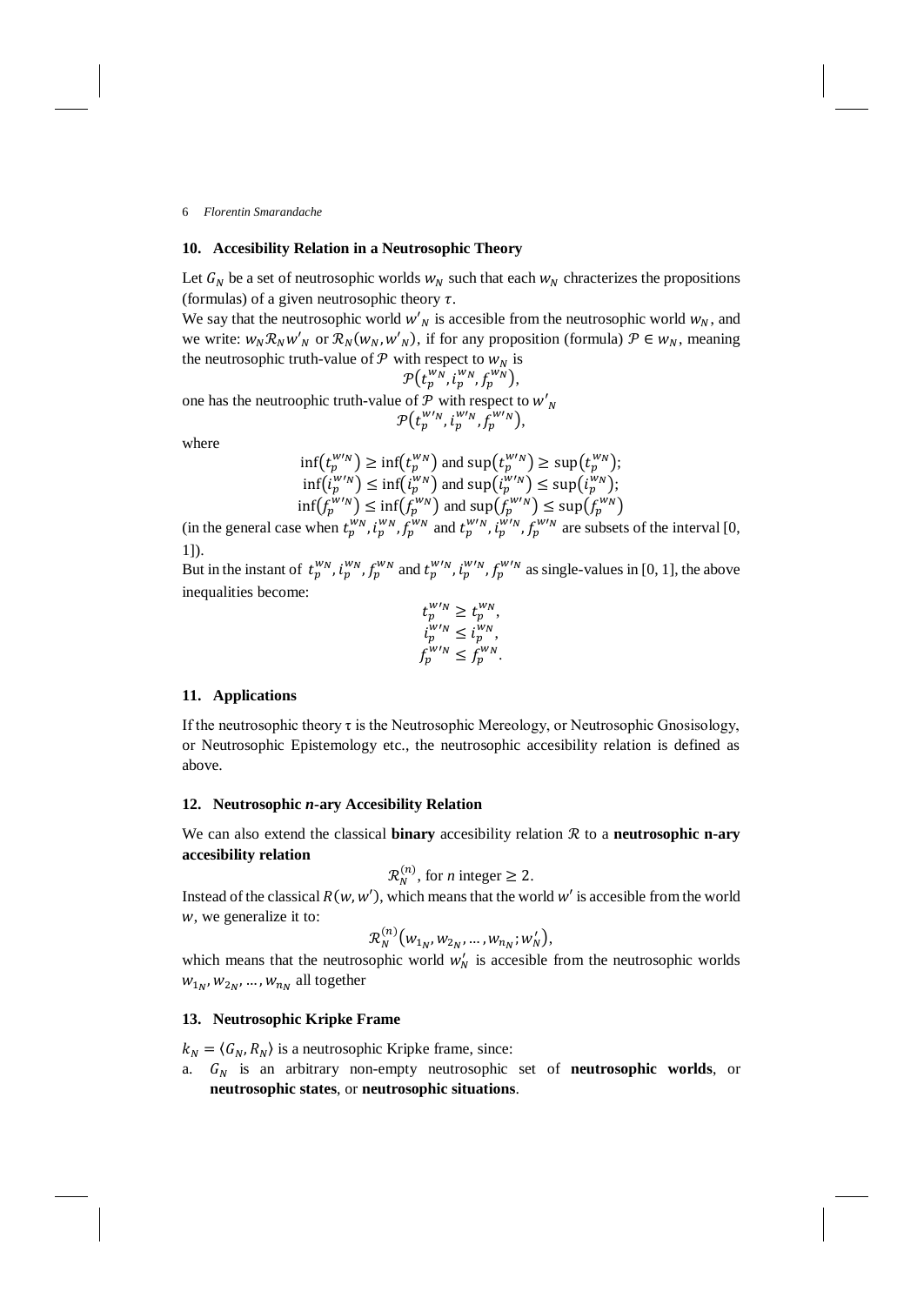b.  $R_N \subseteq G_N \times G_N$  is a **neutrosophic accesibility relation** of the neutrosophic Kripke frame. Actually, one has a degree of accesibility, degree of indeterminacy, and a degree of non-accesibility.

## **14. Neutrosophic** *(t, i, f)***-Assignement**

The Neutrosophic (t, i, f)-Assignement is a neutrosophic mapping

$$
v_N: S_N \times G_N \to [0,1] \times [0,1] \times [0,1], \tag{11}
$$

where, for any neutrosophic proposition  $P \in S_N$  and for any neutrosophic world  $w_N$ , one defines:

$$
\nu_N(P, w_N) = (t_p^{w_N}, t_p^{w_N}, f_p^{w_N}) \in [0,1] \times [0,1] \times [0,1],
$$
 (12)

which is the neutrosophical logical truth value of the neutrosophic proposition  $P$  in the neutrosophic world  $w_N$ .

#### **15. Neutrosophic Deducibility**

We say that the neutrosophic formula  $\mathcal P$  is neutrosophically deducible from the neutrosophic Kripke frame  $k_N$ , the neutrosophic  $(t, i, f)$  – assignment  $v_N$ , and the neutrosophic world  $w_N$ , and we write as:

$$
k_N, v_N, w_N \overset{\vDash}{N} \mathcal{P}.
$$

Let's make the notation:

$$
\alpha_N(\mathcal{P};\; k_N,v_N,w_N)
$$

that denotes the neutrosophic logical value that the formula  $P$  takes with respect to the neutrosophic Kripke frame  $k_N$ , the neutrosophic (*t, i, f*)-assignement  $v_N$ , and the neutrosphic world  $W_N$ .

We define  $\alpha_N$  by neutrosophic induction:  $\vec{d}$ f

a. 
$$
\alpha_N(\mathcal{P}; k_N, v_N, w_N) \stackrel{\text{def}}{=} v_N(\mathcal{P}, w_N)
$$
 if  $\mathcal{P} \in S_N$  and  $w_N \in G_N$ .  
\nb.  $\alpha_N \left( \frac{1}{N} \mathcal{P}; k_N, v_N, w_N \right) \stackrel{\text{def}}{=} \frac{1}{N} [\alpha_N(\mathcal{P}; k_N, v_N, w_N)]$ .  
\nc.  $\alpha_N \left( \mathcal{P}_N^{\Lambda} Q; k_N, v_N, w_N \right) \stackrel{\text{def}}{=} [\alpha_N(\mathcal{P}; k_N, v_N, w_N)] \stackrel{\Lambda}{\Lambda} [\alpha_N(Q; k_N, v_N, w_N)]$   
\nd.  $\alpha_N \left( \mathcal{P}_N^{\Lambda} Q; k_N, v_N, w_N \right) \stackrel{\text{def}}{=} [\alpha_N(\mathcal{P}; k_N, v_N, w_N)] \frac{1}{N} [\alpha_N(Q; k_N, v_N, w_N)]$   
\ne.  $\alpha_N \left( \mathcal{P}_N^{\Lambda} Q; k_N, v_N, w_N \right) \stackrel{\text{def}}{=} [\alpha_N(\mathcal{P}; k_N, v_N, w_N)] \frac{1}{N} [\alpha_N(Q; k_N, v_N, w_N)]$   
\nf.  $\alpha_N \left( \frac{1}{N} \mathcal{P}; k_N, v_N, w_N \right) \stackrel{\text{def}}{=} (\text{sup, inf, inf}) \{\alpha_N(\mathcal{P}; k_N, v_N, w_N), w_N \in G_N \text{ and } w_N R_N w_N' \}$ .  
\ng.  $\alpha_N \left( \frac{1}{N} \mathcal{P}; k_N, v_N, w_N \right) \stackrel{\text{def}}{=} (\text{inf, sup, sup}) \{\alpha_N(\mathcal{P}; k_N, v_N, w_N), w_N \in G_N \text{ and } w_N R_N w_N' \}$ .

h.  $\overrightarrow{h}$  if and only if  $w_N * \vDash \mathcal{P}$  (a formula  $\mathcal P$  is neutrosophically deducible if and only if  $P$  is neutrosophically deducible in the actual neutrosophic world).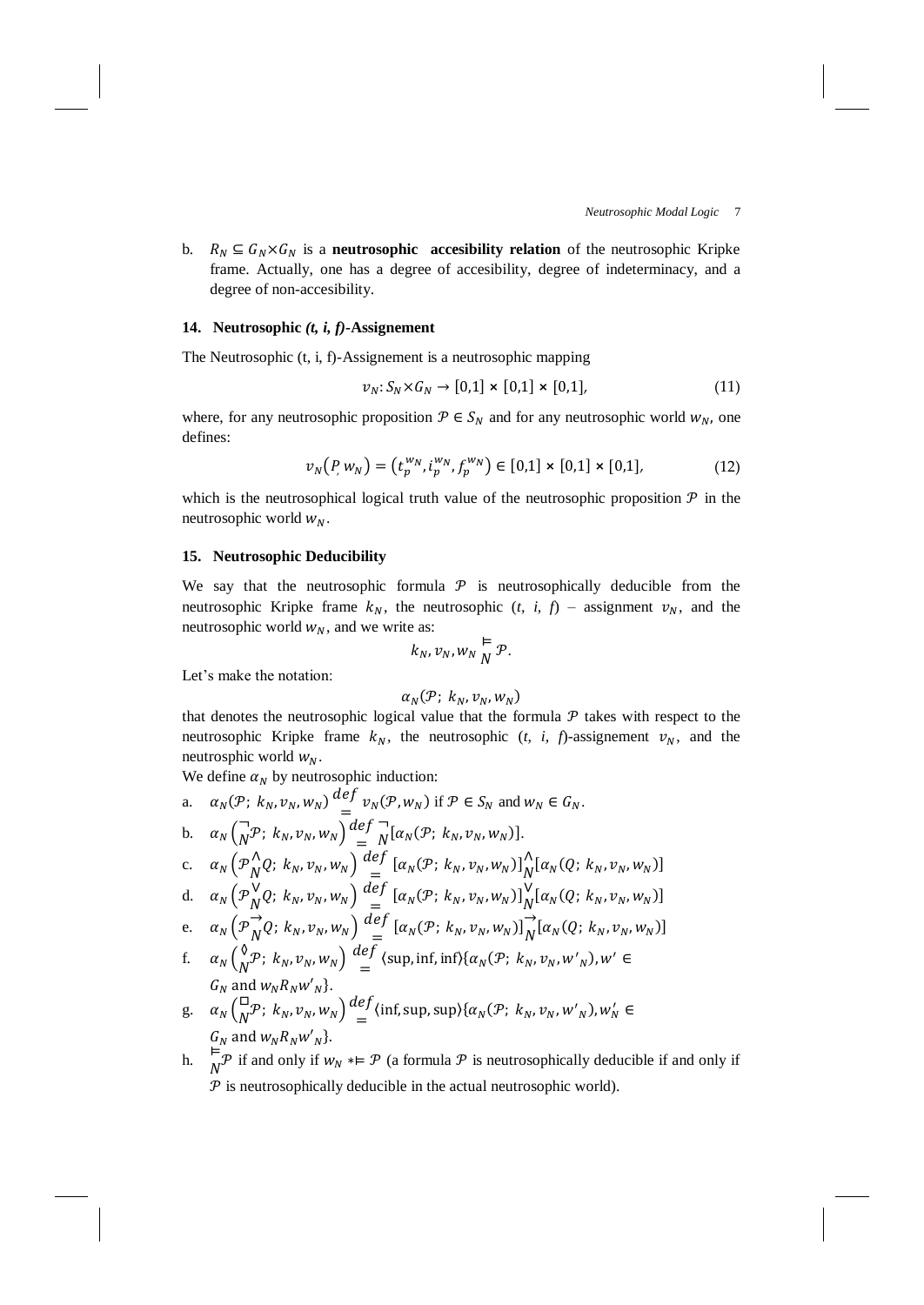We should remark that  $\alpha_N$  has a degree of truth  $(t_{\alpha_N})$ , a degree of indeterminacy  $(i_{\alpha_N})$ , and a degree of falsehood  $(f_{\alpha_N})$ , which are in the general case subsets of the interval [0, 1].

Applying  $\langle \sup$ , inf, inf $\rangle$  to  $\alpha_N$  is equivalent to calculating:

$$
\langle \mathrm{sup}(t_{\alpha_N}), \mathrm{inf}(i_{\alpha_N}), \mathrm{inf}(f_{\alpha_N}) \rangle,
$$

and similarly

$$
\langle \inf, \sup, \sup \rangle \alpha_N = \langle \inf \bigl( t_{\alpha_N} \bigr), \sup \bigl( i_{\alpha_N} \bigr), \sup \bigl( f_{\alpha_N} \bigr) \rangle.
$$

## **16. Refined Neutrosophic Modal Single-Valued Logic**

Using neutrosophic (*t, i, f*) - tresholds, we refine for the first time the neutrosophic modal logic as:

## *a. Refined Neutrosophic Possibility Operator.*

 $\oint_M \mathcal{P}_{(t,i,f)}$  = «It is very little possible (degree of possibility  $t_1$ ) that  $\mathcal{P}_N$ , corresponding to  $\overline{N}$ the treshold  $(t_1, i_1, f_1)$ , i.e.  $0 \le t \le t_1$ ,  $i \ge i_1$ ,  $f \ge f_1$ , for  $t_1$  a very little number in [0, 1];  $\mathsf{0}_2$  $N^2 \mathcal{P}_{(t,i,f)}$  = «It is little possible (degree of possibility  $t_2$ ) that  $\mathcal{P}_2$ », corresponding to the treshold  $(t_2, i_2, f_2)$ , i.e.  $t_1 < t \le t_2$ ,  $i \ge i_2 > i_1$ ,  $f \ge f_2 > f_1$ ;

… … … and so on;

 $\mathcal{O}_m$ 

 $\mathcal{L}_{N}^{m} \mathcal{P}_{(t,i,f)} = \alpha$  at is possible (with a degree of possibility  $t_m$ ) that  $\mathcal{P}_{N}$ , corresponding to the treshold  $(t_m, i_m, f_m)$ , i.e.  $t_{m-1} < t \le t_m$ ,  $i \ge i_m > i_{m-1}$ ,  $f \ge f_m > f_{m-1}$ . *b. Refined Neutrosophic Necessity Operator.*

 $\Box_1$  $\mathcal{P}_{(t,i,f)} =$  «It is a small necessity (degree of necessity  $t_{m+1}$ ) that  $\mathcal{P}_{\mathcal{P}}$ , i.e.  $t_m < t \leq t_{m+1}$ ,  $i \ge i_{m+1}, f \ge f_{m+1} > f_m;$  $\Box_2$ 

 $\int_N^2 P_{(t,i,f)} = \alpha$  a little bigger necessity (degree of necessity  $t_{m+2}$ ) that  $P_{\alpha}$ , i.e.  $t_{m+1}$  <  $t \leq t_{m+2}, i \geq i_{m+2} > i_{m+1}, f \geq f_{m+2} > f_{m+1};$ 

… … … and so on;

 $\square_k$  ${}^{\text{L}}_{\text{N}}\mathcal{P}_{(t,i,f)}$  = «It is a very high necessity (degree of necessity  $t_{m+k}$ ) that  $\mathcal{P}_v$ , i.e.  $t_{m+k-1}$  <  $t \leq t_{m+k} = 1, i \geq i_{m+k} > i_{m+k-1}, f \geq f_{m+k} > f_{m+k-1}.$ 

## **17. Application of the Neutrosophic Threshold**

We have introduced the term of  $(t, i, f)$ -physical law, meaning that a physical law has a degree of truth (*t*), a degree of indeterminacy (*i*), and a degree of falsehood (*f*). A physical law is 100% true, 0% indeterminate, and 0% false in perfect (ideal) conditions only, maybe in laboratory.

But our actual world  $(w_N^*)$  is not perfect and not steady, but continuously changing, varying, fluctuating.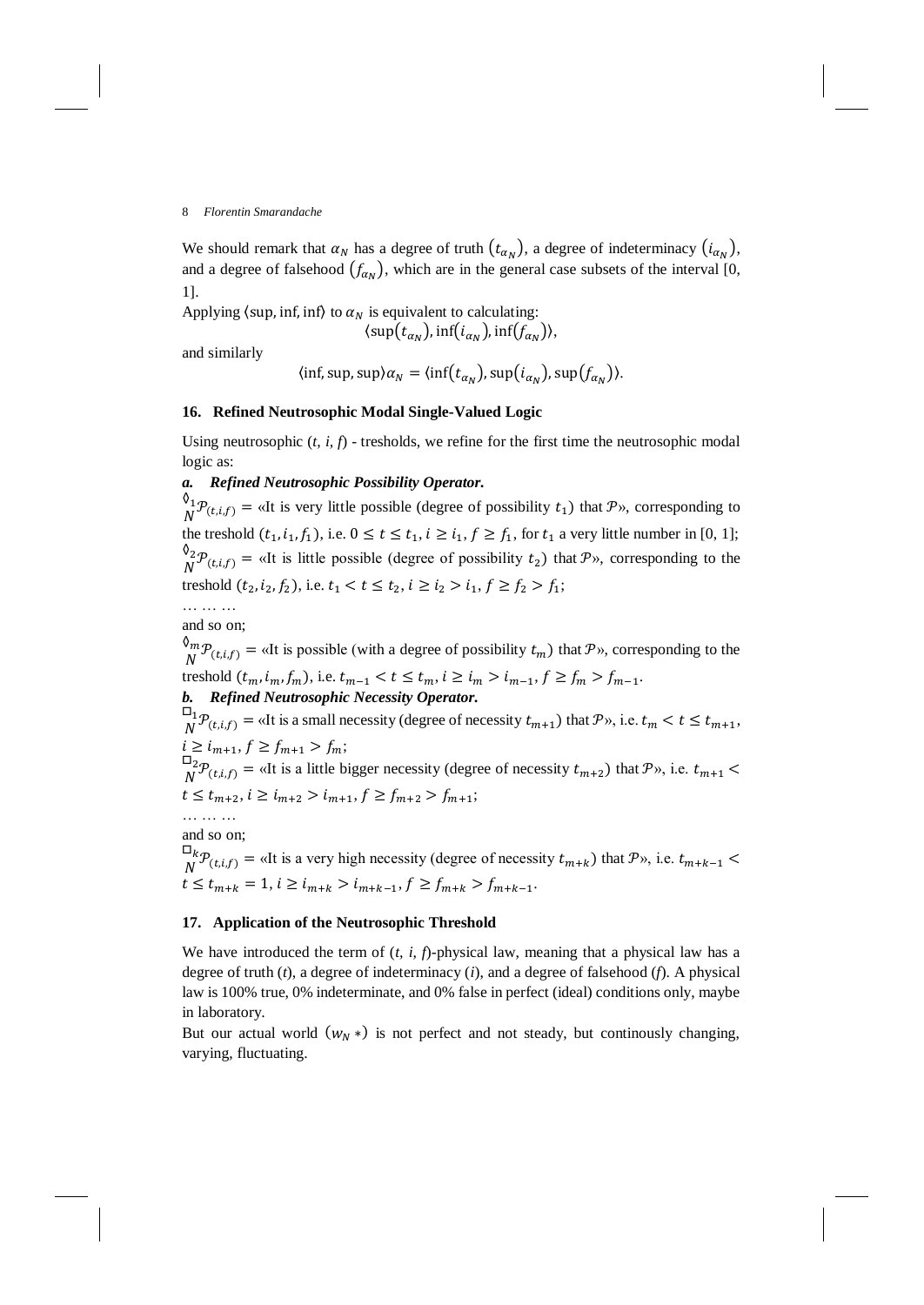For example, there are physicists that have proved a universal constant (*c*) is not quite universal (i.e. there are special conditions where it does not apply, or its value varies between  $(c - \varepsilon, c + \varepsilon)$ , for  $\varepsilon > 0$  that can be a tiny or even a bigger number).

Thus, we can say that a proposition  $P$  is **neutrosophically nomological necessary**, if  $P$  is neutrosophically true at all possible neutrosophic worlds that obey the (*t, i, f*)-physical laws of the actual neutrosophic world  $w<sub>N</sub>$  \*.

In other words, at each possible neutrosophic world  $w_N$ , neutrosophically accesible from  $W_N$  \*, one has:

$$
\mathcal{P}(t_p^{w_N}, i_p^{w_N}, f_p^{w_N}) \ge TH(T_{th}, I_{th}, F_{th}),
$$
  
i.e.  $t_p^{w_N} \ge T_{th}, i_p^{w_N} \le I_{th}$ , and  $f_p^{w_N} \ge F_{th}$ . (13)

### **18. Neutrosophic Mereology**

**Neutrosophic Mereology** means the theory of the neutrosophic relations among the parts of a whole, and the neutrosophic relations between the parts and the whole.

A neutrosophic relation between two parts, and similarly a neutrosophic relation between a part and the whole, has a degree of connectibility (*t*), a degree of indeterminacy (*i*), and a degree of disconnectibility (*f*).

# **19. Neutrosophic Mereological Threshold**

**Neutrosophic Mereological Treshold** is defined as:

$$
TH_M = (\min(t_M), \max(t_G), \max(f_M)), \tag{14}
$$

where  $t<sub>M</sub>$  is the set of all degrees of connectibility between the parts, and between the parts and the whole;

 $i_M$  is the set of all degrees of indeterminacy between the parts, and between the parts and the whole;

 $f_M$  is the set of all degrees of disconnectibility between the parts, and between the parts and the whole.

We have considered all degrees as single-valued numbers.

## **20. Neutrosophic Gnosisology**

**Neutrosophic Gnosisology** is the theory of (*t, i, f*)-knowledge, because in many cases we are not able to completely (100%) fiind whole knowledge, but only a part of it (*t* %), another part remaining unknown (*f* %), and a third part indeterminate (unclear, vague, contradictory) (*i* %), where *t, i, f* are subsets of the interval [0, 1].

#### **21. Neutrosophic Gnosisological Threshold**

**Neutrosophic Gnosisological Treshold** is defined, similarly, as:

$$
TH_G = (\min(t_G), \max(t_G), \max(f_G)), \tag{15}
$$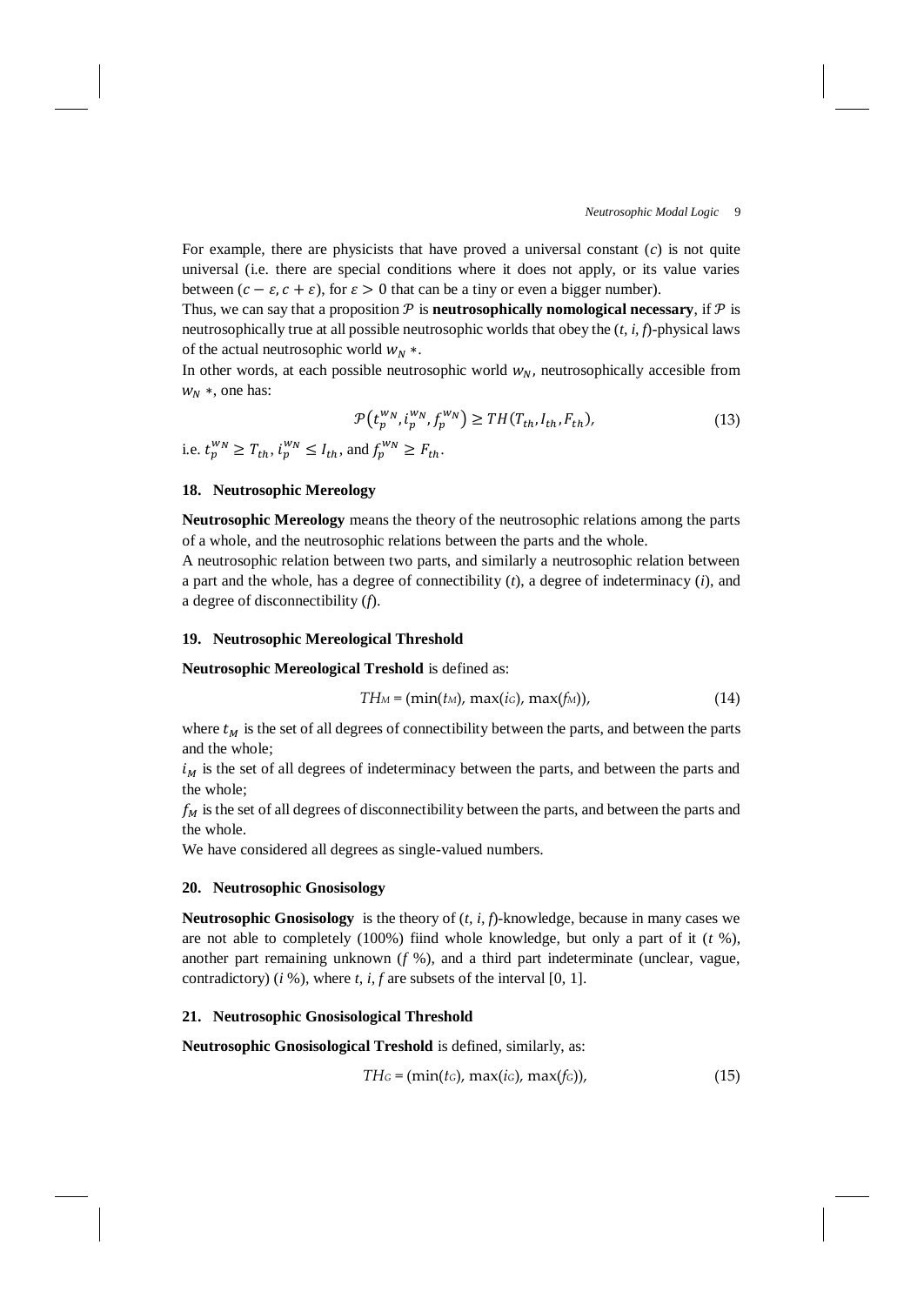where  $t_G$  is the set of all degrees of knowledge of all theories, ideas, propositions etc.,  $i<sub>G</sub>$  is the set of all degrees of indeterminate-knowledge of all theories, ideas, propositions etc.,

 $f_G$  is the set of all degrees of non-knowledge of all theories, ideas, propositions etc. We have considered all degrees as single-valued numbers.

### **22. Neutrosophic Epistemology**

**Neutrosophic Epistemology**, as part of the Neutrosophic Gnosisology, is the theory of (*t, i, f*)-scientific knowledge.

Science is infinite. We know only a small part of it (*t* %), another big part is yet to be discovered (*f* %), and a third part indeterminate (unclear, vague, contradictort) (*i* %). Of course, *t, i, f* are subsets of [0, 1].

#### **23. Neutrosophic Epistemological Treshold**

#### **Neutrosophic Epistemological Treshold** is defined as:

$$
TH_E = (\min(t_E), \max(t_E), \max(f_E)), \qquad (16)
$$

where  $t_E$  is the set of all degrees of scientific knowledge of all scientific theories, ideas, propositions etc.,

 $i<sub>E</sub>$  is the set of all degrees of indeterminate scientific knowledge of all scientific theories, ideas, propositions etc.,

 $f_E$  is the set of all degrees of non-scientific knowledge of all scientific theories, ideas, propositions etc..

We have considered all degrees as single-valued numbers.

### **24. Conclusions**

We have introduced for the first time the Neutrosophic Modal Logic and the Refined Neutrosophic Modal Logic.

**Symbolic Neutrosophic Logic** can be connected to the neutrosophic modal logic too, where instead of numbers we may use labels, or instead of quantitative neutrosophic logic we may have a quantitative neutrosophic logic.

As an extension, we may introduce **Symbolic Neutrosophic Modal Logic** and **Refined Symbolic Neutrosophic Modal Logic**, where the symbolic neutrosophic modal operators (and the symbolic neutrosophic accessibility relation) have qualitative values (labels) instead on numerical values (subsets of the interval [0, 1]).

Applications of neutrosophic modal logic are to neutrosophic modal metaphysics. Similarly to classical modal logic, there is a plethora of neutrosophic modal logics. Neutrosophic modal logics is governed by a set of neutrosophic axioms and neutrosophic rules. The neutrosophic accessibility relation has various interpretations, depending on the applications. Similarly, the notion of possible neutrosophic worlds has many interpretations, as part of possible neutrosophic semantics.